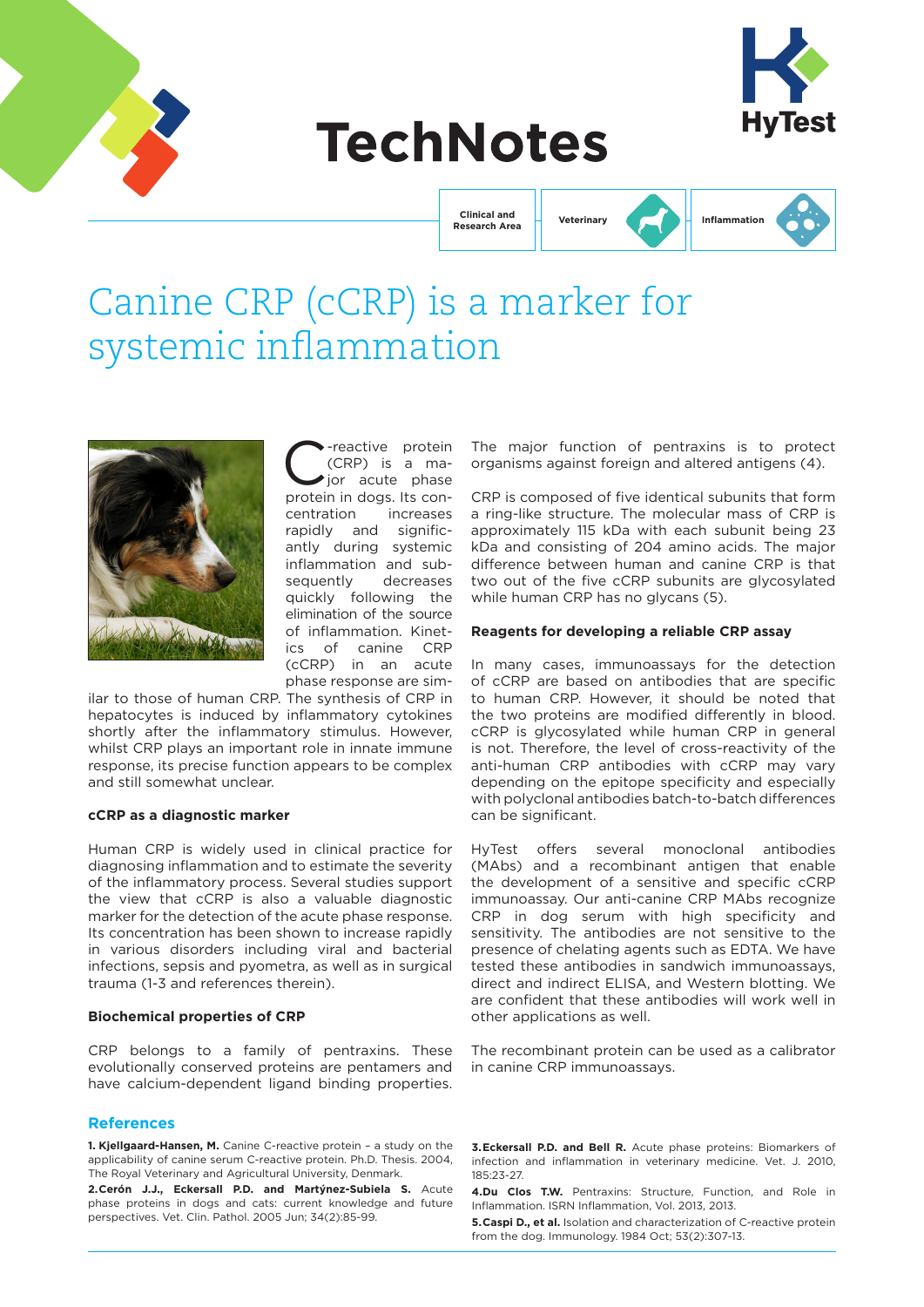## **Monoclonal antibodies specific to cCRP**

We provide four well-characterized, specific and sensitive anti-canine CRP MAbs. They were selected from among twenty MAbs that have been raised against cCRP. All of our MAbs may be used in different immunoassays for the qualitative and quantitative detection of cCRP. No cross-reactivity was observed either to other dog serum components or to human CRP. In addition, no signal was detected from cat, horse, rabbit and goat serums with the antibodies.

Three MAbs are suitable for sandwich type immunoassays while one works well in direct ELISA and Western blotting. Table 1 summarizes the basic characteristics and application recommendations for our anti-canine CRP MAbs.

#### **Table 1. Characteristics and recommendations for utilizing anti-canine CRP MAbs in different applications.**

| MAb    | Isotype | Epitope | Sandwich<br>immunoassay | Direct<br><b>ELISA</b> | <b>WB</b> |
|--------|---------|---------|-------------------------|------------------------|-----------|
| cCRP1  | laG1    | Conf.   | $+++$                   | $\ddot{}$              |           |
| cCRP3  | lgG2b   | Linear  |                         | $+++$                  | $+++$     |
| cCRP11 | laG1    | Conf.   | $+++$                   |                        |           |
| cCRP34 | lgG1    | Conf.   | $+++$                   |                        |           |

Conf. = Conformational

## **A sandwich immunoassay for cCRP detection**

We tested the MAbs for their applicability in sandwich type immunoassays. With the exception of cCRP3, all of the MAbs can be used as capture and detection antibodies in these assays. Figure 1 shows a calibration curve for native cCRP using MAbs cCRP11 and cCRP1 for capture and detection respectively. The recommended MAb combinations show high sensitivity (up to 0.1 ng/ml) and a long linearity range in a sandwich fluoroimmunoassay.

Recommended capture-detection antibody pairs are listed in Table 2.



**Figure 1. Calibration curve of native cCRP in a sandwich fluoroimmunoassay.** cCRP11 and Eu3+-labeled cCRP1 were used as capture and detection antibodies respectively.

**Table 2. The most sensitive capture-detection pairs.** Data is based on the results obtained using our in-house DELFIA® immunoassay platform.

| <b>Capture</b>        | <b>Detection</b> |  |  |  |
|-----------------------|------------------|--|--|--|
| Hetero-sandwich assay |                  |  |  |  |
| cCRP11                | cCRP1            |  |  |  |
| cCRP34                | cCRP1            |  |  |  |
| Homo-sandwich assay   |                  |  |  |  |
| cCRP11                | cCRP11           |  |  |  |

#### **Detection of cCRP in serum samples**

MAbs were tested for their ability to detect endogenous cCRP in serum samples. According to our test, most MAb combinations were able to detect endogenous cCRP in a reliable manner. Figure 2 shows an example of measuring cCRP concentrations from 34 serum samples from dogs with systemic inflammation of different origins and 8 serum samples from healthy dogs. cCRP34 and cCRP1 were used as capture and detection antibodies respectively. The results demonstrate that the concentration of cCRP in the group of animals with inflammation is considerably higher compared to healthy dogs.



**Figure 2. cCRP levels in serum of healthy dogs or dogs with systemic inflammation.** cCRP34 and Eu<sup>3+</sup>-labeled cCRP 1 were used as capture and detection antibodies respectively.

## **Detection of cCRP in the absence of Ca2+**

Several cCRP assays described in literature utilize phosphocholie (PC) conjugated to a carrier protein as a capture molecule. PC is a specific ligand to which cCRP binds with high affinity. However, this binding is very much dependent on  $Ca<sup>2+</sup>$  and is abolished if Ca<sup>2+</sup> is not available. Conversely, the performance of our MAbs is not affected by the presence or absence of Ca2+. Figure 3 shows that using MAb cCRP11 as a capture molecule enables the sensitive detection of  $c$ CRP independent of Ca<sup>2+</sup> as compared to PC, which is unable to capture  $c$ CRP in the absence of Ca<sup>2+</sup>.

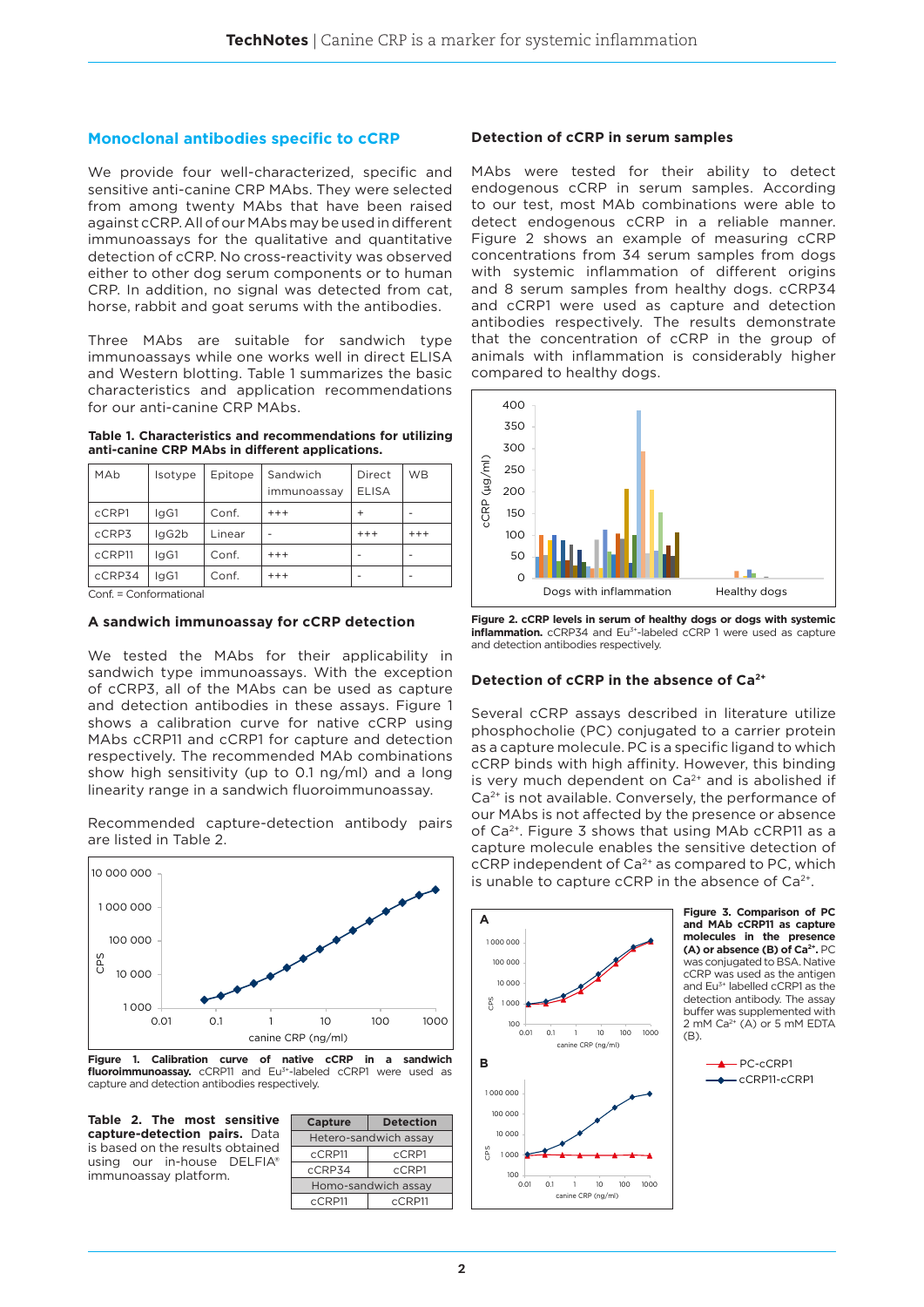#### **Phosphocholine binding does not influence cCRP detection by MAbs**

During a systemic inflammation or polytrauma, PC originating from invading bacteria or damaged cells may appear in the blood. As a result, some CRP molecules circulating in blood are likely to be associated with PC. This may affect the detection of cCRP if PC is used as a capture molecule in the assay.

Our antibodies are not sensitive to PC-CRP association. No changes in the signals were detected in the presence or absence of PC (Figure 4) in a sandwich immunoassay utilizing two monoclonal antibodies.



**Figure 4. PC in the sample does not affect the detection of cCRP with monoclonal antibodies in a sandwich immunoassay.** Native cCRP was used as the antigen and Eu<sup>3+</sup> labelled cCRP1 as the detection MAb. The assay buffer was supplemented with PC or PC conjugated to BSA.

## **Direct ELISA and Western blotting**

One MAb, cCRP3, is suitable for CRP detection in direct ELISA (Figure 5) and Western blotting (not shown). It can also be used in indirect ELISA but not in sandwich type immunoassays. It would appear that cCRP3 recognizes a linear epitope of the cCRP molecule that becomes available for antibody binding after immobilization of the molecule on a microtiter plate surface and following SDS-PAGE in reducing conditions.



**Figure 5. Detection of native cCRP in direct ELISA with MAb cCRP3 in the presence of Ca2+ or EDTA.** 50 ng of native cCRP was coated onto 96 well microtiter plate wells and titrated with MAb cCRP3 in Tris buffer in the presence of 2 mM Ca<sup>2+</sup> or 5 mM EDTA.

## **Recombinant canine CRP**

HyTest provides a recombinant cCRP (204 a.a.r.) that is produced in a eukaryotic expression system and purified to a level exceeding 95% purity. Our recombinant cCRP is partially glycosylated and its biochemical and immunochemical properties are similar to those of native cCRP. The recombinant cCRP can be used as a calibrator or standard in cCRP immunoassays.

## **Recombinant cCRP is partially glycosylated**

It has been shown that canine CRP is a glycoprotein and it has been predicted that two of the five subunits are glycosylated. In SDS-PAGE the native cCRP migrates as a duplet band with the upper band representing the glycosylated subunits (5).

Our recombinant cCRP is produced in a system that allows for the glycosylation of the protein. When the purified protein was run in SDS-PAGE under reducing conditions it migrated as two separate bands in a fairly similar way to the native cCRP (Figure 6). The lower bands showed identical motility and represent the non-glycosylated subunits. Meanwhile, the upper bands that represent the glycosylated subunits migrated differently. This indicates that as is the case with the native cCRP, only some of the subunits of the recombinant protein are glycosylated. However, the glycosylation patterns between the two proteins appear to be different.



**Figure 6. Comparison of recombinant and native cCRP in SDS-PAGE.** 3 µg of purified proteins were run in 12.5% gel under reducing conditions. The gel was stained with Coomassie brilliant blue R-250. a: glycosylated CRP b: non-glycosylated CRP

The glycosylation of the recombinant protein was confirmed by glycoprotein specific staining following a SDS-PAGE run (Figure 7).



**Figure 7. Staining of the carbohydrate moieties of the native and recombinant cCRP.** 3 µg of native cCRP (lane 2) and recombinant cCRP (lane 3) were run in a 12.5% SDS-PAGE under reducing conditions. The gel was first stained with Pro-Q emerald 300 to reveal glycoproteins (A) and then with SYPRO® Ruby for the visualization of total proteins (B). 3 µg of human CRP (Cat.# 8C72) was included as a reference (lane 1).